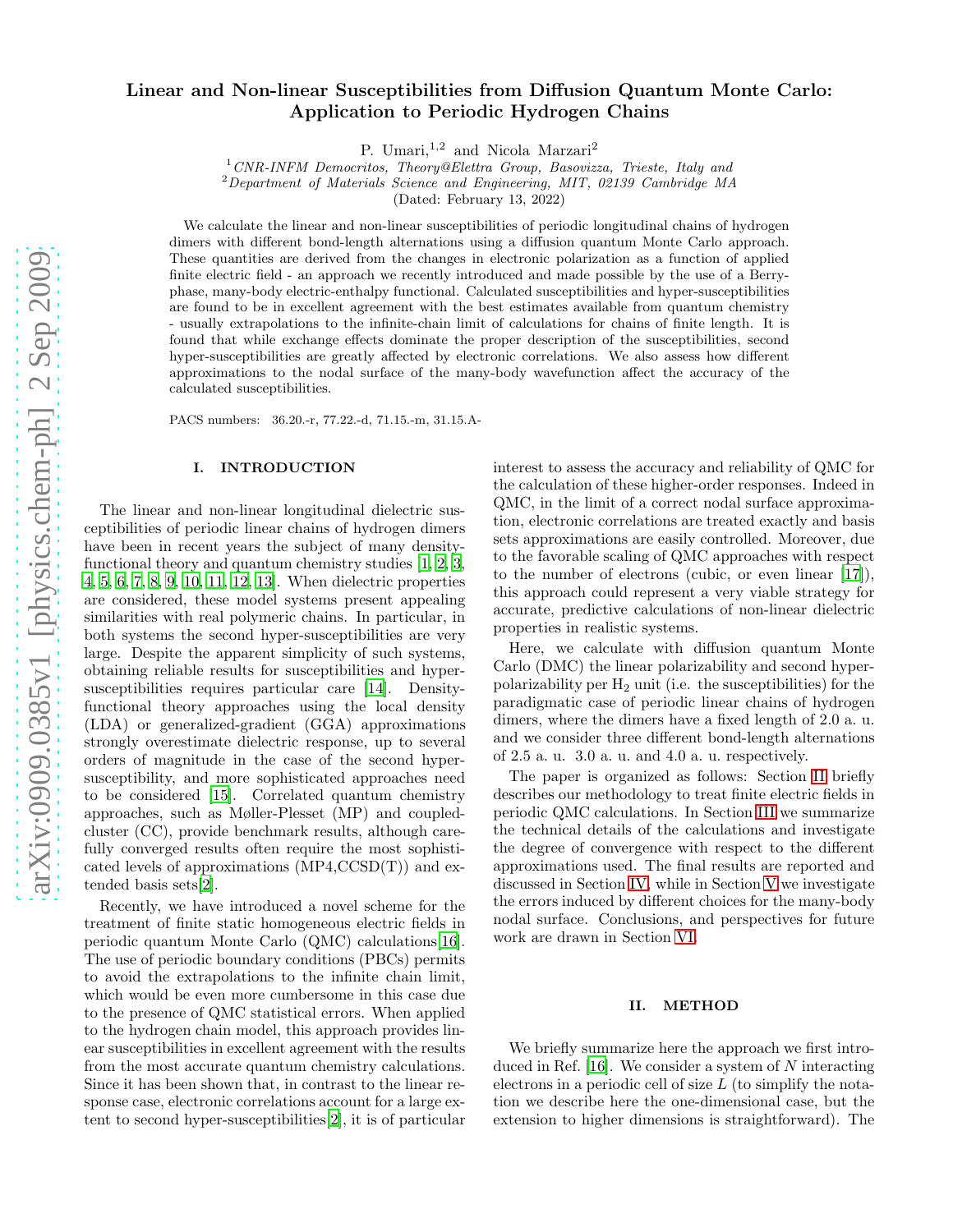normalized many-body wavefunction Ψ obeys PBCs

$$
\Psi(x_1,..,x_i+L,..,x_N) = \Psi(x_1,..,x_i,..,x_N), \quad (1)
$$

for every i. On the other hand, the position operator

$$
\hat{X} = x_1 + x_2 + \dots + x_N,\tag{2}
$$

does not satisfy PBCs and is unbounded from below; thus it cannot be used (and would be ill-defined) to calculate expectation values, say, of the potential generated by a constant electric field. On the other hand, the modern theory of the polarization[\[18,](#page-5-10) [19](#page-5-11), [20\]](#page-5-12) (MTP) and its many-body generalization [\[21](#page-5-13)] provide definitions for the relevant observables which remains compatible with PBCs. Indeed, the polarization  $P$  of a many-body system can be obtained from the single-point Berry phase [\[21\]](#page-5-13) formulation

<span id="page-1-1"></span>
$$
P[\Psi] = -\frac{e}{\Omega} \frac{L}{2\pi} \text{Im} \ln z \tag{3}
$$

$$
z[\Psi] = \langle \Psi | e^{iG\hat{X}} | \Psi \rangle, \tag{4}
$$

where  $\Omega$  is the size of the cell (in 1d is equal to L), e is the elementary charge,  $G = 2\pi/L$ , and z will be termed here as the complex polarization. The definition of Eq. [\(3\)](#page-1-1) coincides, in the thermodynamic limit, with the exact many-body observable [\[21\]](#page-5-13), but it remains well-defined for any finite  $L$ . Although in Eq. [\(3\)](#page-1-1) the polarization is defined modulo  $-eL/\Omega$ , the quantities which are experimentally observed correspond to differences of polarization and are well defined within the MTP.

Having a valid definition for the many-body polarization, we can operate a Legendre transform of our total energy functional between the conjugate variables of electric field  $\mathcal E$  and polarization  $P$ , and obtain the groundstate wavefunction of a periodic, extended system in the presence of an electric field  $\mathcal E$  from the minimum of the generalized electric enthalpy [\[22](#page-5-14), [23](#page-5-15), [24](#page-5-16), [25,](#page-5-17) [26\]](#page-5-18)

<span id="page-1-2"></span>
$$
F[\Psi] = E^{0}[\Psi] - \mathcal{E}\Omega P[\Psi],
$$
\n(5)

where  $E^0[\Psi]$  is the energy functional for the unperturbed Hamiltonian  $H^0$ . The direct minimization of an electric enthalpy functional has been firstly introduced for tightbinding Hamiltonians in Ref. [\[24\]](#page-5-16) and in the context of density functional theory in Refs. [\[22](#page-5-14), [23](#page-5-15)]. On the other hand, DMC and variational Monte Carlo (VMC) (with variance minimization approaches) require the use of Hamiltonian operators which are both local and Hermitian. This requirement can be satisfied by noting that a local Hermitian operator can be identified from the minimum condition for the electric enthalpy

$$
\frac{\delta F}{\delta \langle \Psi |} = \lambda | \Psi \rangle, \tag{6}
$$

with  $\lambda$  the appropriate Lagrange multiplier. This strategy has already been used for the case of single-particle Slater determinants [\[27\]](#page-5-19) and model Hubbard Hamiltonians [\[26\]](#page-5-18). This local Hermitian operator shares the same ground-state wavefunction of the electric enthalpy functional, and the  $\Psi$  that minimizes Eq. [\(5\)](#page-1-2) is also the ground-state for the many-body Hamiltonian

<span id="page-1-3"></span>
$$
H(z) = H^0 + \mathcal{E}\frac{eL}{2\pi}\text{Im}\frac{e^{iG\hat{X}}}{z}
$$
 (7)

It should be noted that Eq. [\(7\)](#page-1-3) defines a self-consistent many-body Hamiltonian, since it's an operator that depends on the complex polarization  $z$ , and thus on the expectation value of  $\Psi$  through Eq. [\(4\)](#page-1-1). Self-consistency is indeed the price to be paid to recast the variational principles of the electric-enthalpy functional into an operator equation.

Due to the self-consistent nature of the operator  $H(z)$ defined in Eq. [\(7\)](#page-1-3), the ground state in the presence of an electric field must be found through an iterative procedure. We start from a first value  $z_1$  for z, e.g. as found in the single-particle calculations or in the many-body trial wave function  $\Phi_T$ ; the local Hamiltonian  $H(z_1)$  is then constructed. DMC evolution using this operator leads to a new expectation value for  $z$ , called  $z_2$ , which in turn determines a second Hamiltonian  $H(z_2)$ . In the absence of stochastic noise, this process could be iterated to convergence:

<span id="page-1-5"></span>
$$
z_1 \to z_2 \to z_3 \to \dots \to z_n,\tag{8}
$$

to find the fixed point of the complex-plane map

<span id="page-1-4"></span>
$$
f(z_i) = z_{i+1}.\tag{9}
$$

Since the Monte Carlo procedure introduces a statistical error in every estimate of  $z_i$ , the map f becomes a stochastic function in the complex plane. If  $f$  can be approximated close to its fixed point as a linear function in the complex plane, it has been shown[\[16\]](#page-5-8) that its average over a sequence of  $\{z_i\}$  provides the best estimate for the fixed point itself. The validity of this approximation must be checked numerically. Once the fixed point  $\overline{z}$  is obtained, the corresponding polarization is then obtained via Eq. [\(3\)](#page-1-1).

### <span id="page-1-0"></span>III. COMPUTATIONAL DETAILS

We investigate in this study dielectric properties of periodic linear chains of hydrogen dimers along the longitudinal direction. The chosen dimer bond length is 2.0 a. u. and bond-length alternations of 2.5, 3.0 and 4.0 a. u. are considered. Because of symmetry, these systems have vanishing first hyper-susceptibility. We treat these systems through periodic boundary conditions. We first perform HF calculations using an orthonormal unit cell with an edge size of 20 a. u. in the directions perpendicular to the chain and containing one single  $H_2$  unit. We sample the one-dimensional Brillouin zone along the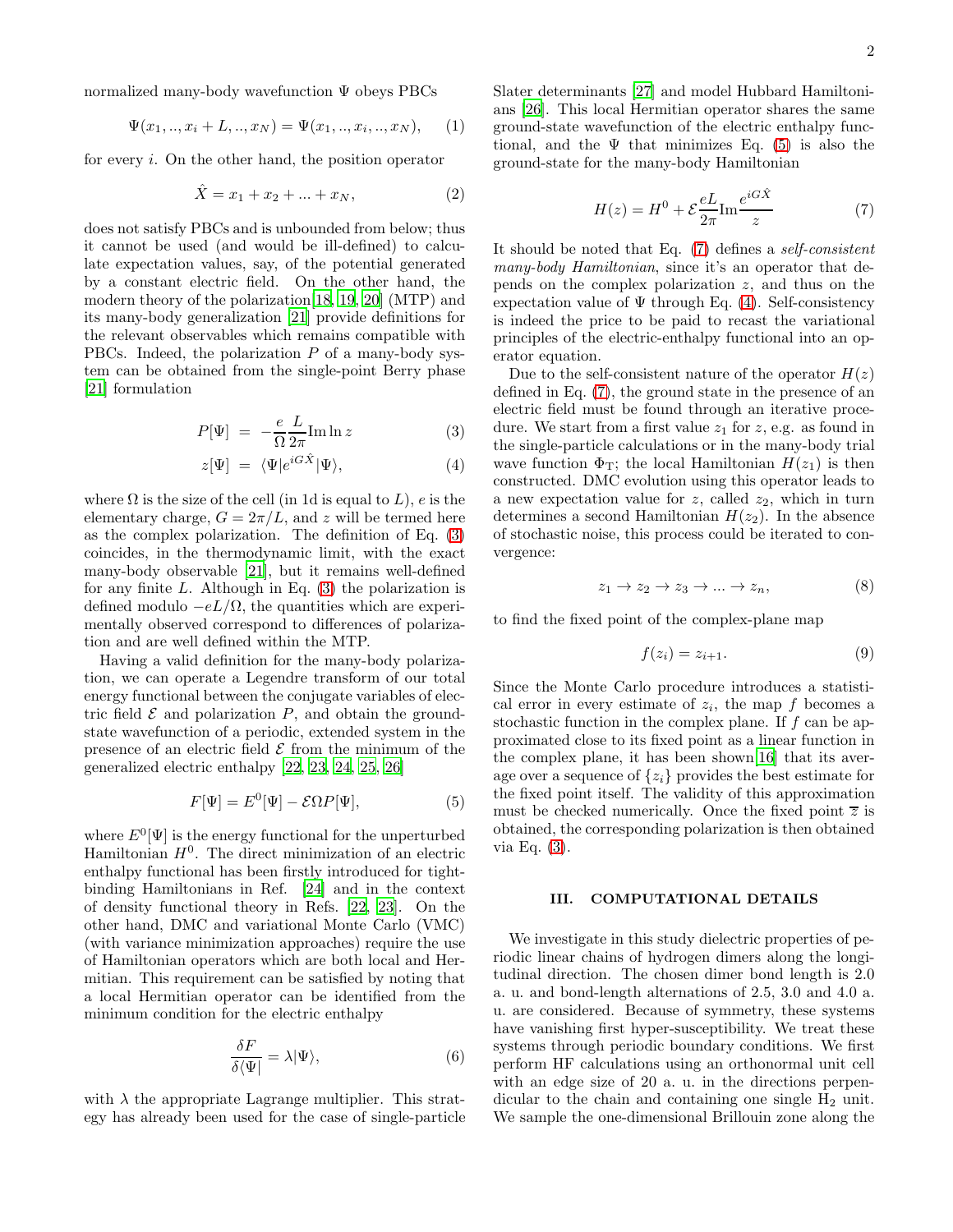chain direction with a set of  $N_k$  equally spaced k-points. Then, for QMC calculations the corresponding supercell containing  $N_k$  hydrogen dimers, sampled at the Γ-point, is considered. The HF calculations are performed using the PWSCF package from the QUANTUM-ESPRESSO distribution [\[28](#page-5-20)]. The wave-functions are expanded in a plane-wavebasis set with a cutoff of 50 Ry. Finite electric fields are implemented through the algorithm described in Ref. [\[27\]](#page-5-19). To describe the Coulomb potential of the H nucleus we use a norm-conserving pseudopotential. For this same pseudopotential we already showed in Ref. [\[16](#page-5-8)] that the calculated DMC polarizability of the isolated H atom is in perfect agreement with the theoretical value.

The convergence of the Berry-phase polarization to the thermodynamic limit is of the order  $L^{-2}$  with respect to the supercell dimension  $L$ ; this can be understood on purely geometrical grounds (see Ref. [\[29\]](#page-5-21)). Thus, we determine here the k-point sampling  $N_k$  for the primitive unit cell, and equivalently the length of a supercell sampled at the  $\Gamma$  point, for which the sampling/geometrical errors in the calculated linear susceptibility and second hyper-susceptibility become smaller or negligible with respect to the magnitude of the statistical errors due to the DMC procedure. We investigate this convergence within the HF approach, focusing on chains with a bond-length alternations of 3 a. u. , for which also extrapolations to the infinite chain limit for both the polarizability and hyper-polarizability have been reported for several basis sets in Ref. [\[2](#page-4-1)]. We consider two values for  $N_k$ , 10 and 20, and use two applied electric fields of magnitude 0.003 and 0.02 a. u. respectively. We then fit the dipole moments  $\mu$  per H<sub>2</sub> unit with

<span id="page-2-0"></span>
$$
\mu(\mathcal{E}) = \alpha \mathcal{E} + \frac{1}{6} \gamma \mathcal{E}^3,\tag{10}
$$

where  $\mathcal E$  is the electric field and  $\alpha$  and  $\gamma$  are the linear susceptibility and the second hyper-susceptibility per  $H_2$ unit. We report in Tab. [I](#page-6-0) the values for  $\alpha$  and  $\gamma$  we calculated using PBCs, together with the extrapolations for the most complete basis sets presented in Refs. [\[1,](#page-4-0) [2\]](#page-4-1), showing very good agreement with these published calculations. As we want to focus here on the non-linear susceptibility we will consider in the following supercells of 10 dimers each, i.e. corresponding to  $N_k = 10$  sampling.

The calculated HF wavefunctions are then interpolated with splines and imported into the CASINO VMC and DMC codes [\[30\]](#page-5-22). In VMC the N-body wavefunction  $\Psi_{\text{VMC}}$  is defined as

$$
\Psi_{\text{VMC}}(\mathbf{r}_1,..,\mathbf{r}_N) = exp(J(\mathbf{r}_1,..,\mathbf{r}_N)) \frac{1}{\sqrt{N!}} \det(\psi_1..\psi_N),
$$
\n(11)

where  $\{r\}$  are the electron positions,  $\{\psi\}$  are the HF single-electron wavefunctions and  $J$  is the Jastrow factor. In this work we use the Jastrow factor formulation introduced in Ref. [\[31\]](#page-5-23), which depends only on the distances  $|\mathbf{r}_i - \mathbf{r}_j|$  and  $|\mathbf{r}_i - \mathbf{R}_I|$ , where  $\{\mathbf{R}\}\$  are the ionic positions. We use an expansion to the sixth order for 3

both spin components, and two different sets of parameters for inequivalent H ions. Indeed, when a longitudinal field is applied, the two H atoms in the unit cell are no longer equivalent. To optimize the Jastrow parameters we apply a variance minimization scheme[\[34\]](#page-5-24). For VMC simulations we adjust the time-step in order to assure an acceptance ratio of ∼50%. It should be noted that we use a spherical symmetrical Jastrow factor that depends only on the relative distance between electrons and between electrons and nuclei. Such form does not allow, in the VMC procedure, for significant changes of the expectation value of  $z$  (defined in Eq. [\(3\)](#page-1-1)) with respect to its original HF value. Moreover, the variance minimization scheme used here is less sensitive to long range properties than energy minimization schemes [\[32](#page-5-25), [33](#page-5-26)]

In the following, we consider a hydrogen chain with a bond-length alternation of 2.5 a. u. , as done in Ref. [\[16\]](#page-5-8). We report in Tab. [II](#page-6-1) the estimates for the total electric enthalpy and z complex polarization obtained in the presence of an electric field of 0.003 a. u. and for several consecutive steps of the Jastrow factor optimization. As expected, we note a significant lowering of the total electric enthalpy due to the  $E^0$  term in Eq. [\(5\)](#page-1-2), while the polarization remains almost unchanged.

Once the Jastrow factor has been optimized, the resulting N-body wavefunction  $\Psi_{\text{VMC}}$  is used as trial wavefunction for the DMC simulations, which are based on importance sampling. In all the DMC calculations we use a time step of 0.02 a. u. assuring an acceptance ratio greater than 99.7%. Indeed, in the DMC simulations the walkers are distributed as  $\Psi_{\text{VMC}}\Psi$ , where  $\Psi$  is the correct N-body ground-state wavefunction compatible with the nodal surface defined by  $\Psi_{VMC}$ . The expectation value  $\overline{O}$  of an operator  $\overline{O}$  which does not commute with the Hamiltonian and depends only on the electron positions {r} is obtained through a forward-walking procedure [\[35,](#page-5-27) [36\]](#page-5-28)

$$
\overline{O} = \frac{\sum_{\tau} \sum_{j=1, N_{\tau}} O(\{\mathbf{r}_{j,\tau-\Delta t}\}}{\sum_{\tau} N_{\tau}}, \tag{12}
$$

where  $N_{\tau}$  is the number of walkers at time-step  $\tau$  and  $\mathbf{r}_{i,\tau-\Delta t}$  corresponds to the ancestor configuration of the walker j at an interval  $\Delta t$  back in imaginary time. To determine the projection time  $\Delta t$  we start from a  $\Psi_{\text{VMC}}$ calculated for an electric field of 0.003 a. u. and switch off the electric field  $\mathcal E$  in the following DMC simulation. Then we calculate the expectation values of z for increasing values for  $\Delta t$  and through Eq. [\(3\)](#page-1-1) the corresponding dipole moments. These are expected to decay exponentially toward a small value. Indeed constraining  $\Psi$  to the nodal surface of  $\Psi_{\text{VMC}}$ , which is calculated for a nonzero electric field, prevents the complete relaxation of the dipole moment when the field is switched off in the DMC simulation. In Tab. [III](#page-6-2) we display the decay of the dipole moment for  $\Delta t$  ranging from 0 to 1000 time steps. In this study we then use a  $\Delta t$  corresponding to 1000 time steps which assures the convergence of the estimated values of z with respect to the statistical errors of our DMC simu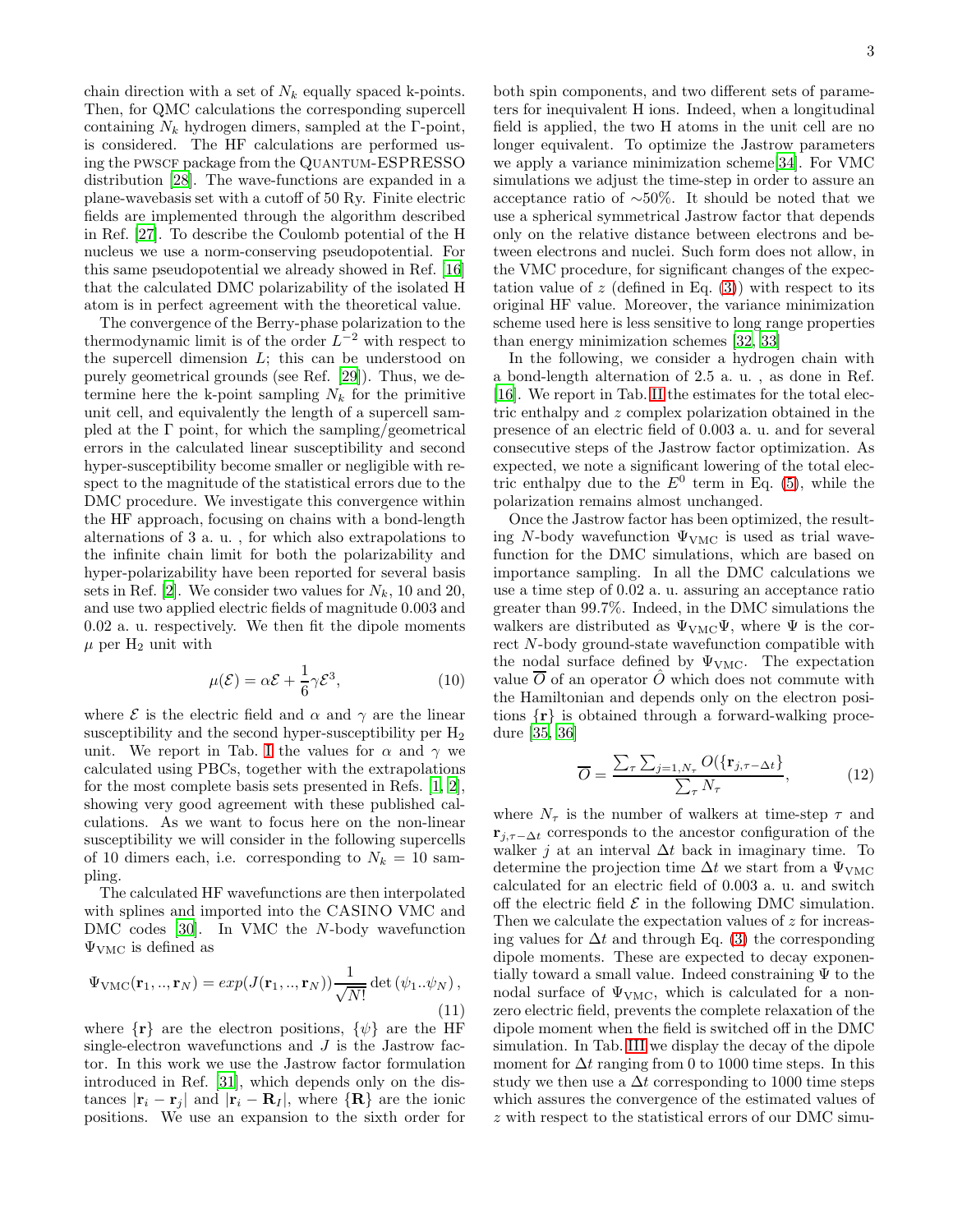lations. We do not report in the calculated DMC errors the residual bias due to the use of the finite projection time  $\Delta$ .

Last, to verify the linearity of the map  $f$  in Eq. [\(9\)](#page-1-4) in the vicinity of its fixed point we perform two different sequences of DMC simulations, as described in Eq. [\(8\)](#page-1-5), starting with the z value given by HF in an applied electric field of 0.003 a. u. . While both series have a population of 2560 walkers, the first one is composed of 20 DMC simulations of 40000 time steps each, while the second one is composed of 6 DMC simulations of 120000 time steps each. Therefore, larger error bars for each estimate  $z$  are found in the first series. We expect that if f is linear the calculated average values  $\overline{z}$  should be the same for the first and second series, within the statisti-cal error. Indeed, we report in Tab. [IV](#page-7-0) the average  $\overline{z}$ together with the corresponding dipole moments found for the two series. Both quantities are found to be equal within the statistical errors. Thus, in the following DMC simulations we use runs of 40000 time steps each and with a population of 2560 walkers.

## <span id="page-3-0"></span>IV. RESULTS AND DISCUSSION

Using the computational scheme and optimal parameters described in the previous sections we consider linear hydrogen chains with bond-length alternations of 2.5, 3.0 and 4.0 a. u. , intermolecular distances of 2.0 a. u. described with 10-dimer supercells in PBCs, to calculate the DMC best estimates for the fixed-point  $\overline{z}$  at two different values of the applied electric field. We report in Tab. [V](#page-7-1) these estimates  $\overline{z}$  for the complex polarization, together with the corresponding dipole moments per  $H_2$ unit. Since these systems are centrosymmetric, we consider the dipole moment to be zero in the absence an electric field. For larger bond-length alternations it is possible to access larger field intensities without runaway solutions in the HF calculations [\[22\]](#page-5-14).

Then, we fit the calculated moments with the expansion of Eq. [\(10\)](#page-2-0), and obtain the DMC estimates for the linear susceptibility  $\alpha$  and second hyper-susceptibility  $\gamma$ . The linear susceptibilities are reported in Tab. [VI](#page-7-2) together with the quantum chemistry extrapolations of Ref. [\[1\]](#page-4-0). We determine  $\alpha$  with statistical errors varying from 1.5 % to 0.4 % for the 3.0 a. u. and 4.0 a. u. bond-length alternations, respectively. The higher precision in the latter case is due to the application of higher electric fields. The reported Møller-Plesset susceptibilities calculated for the levels of approximation MP3 and MP4 and for the  $(6)-31G(*)^*$  and  $(6)-311G(*)^*$  basis sets show a good degree of convergence with the level of approximation (from MP3 to MP4) and a slightly worse degree of convergence when using a more complete basis set ( from  $(6)$ -31 $G^{(*)*}$  to  $(6)$ -311 $G^{(*)*}$ ). Similar results to the MP4 case are obtained using the coupled cluster CCSD(T) method, as illustrated in Ref. [\[1\]](#page-4-0). Our DMC estimates for  $\alpha$  are in excellent agreement with the MP4

values calculated for the basis set  $(6)-311G(*)^*$ . In Ref. [\[16\]](#page-5-8), the same good agreement was found for the chain with a bond-length alternation of 2.5 a. u. and using a trial wavefunction obtained from a density-functional calculation.

We show in Tab. [VII](#page-7-3) the calculated DMC estimates for the second hyper-susceptibility  $\gamma$ , together with the quantum chemistry extrapolations of Ref. [\[2\]](#page-4-1). We determine  $\gamma$  with statistical errors varying from 6.8 % to 3.6 % for the 3.0 a. u. and 4.0 a. u. bond-length alternations, respectively. Values from MP quantum chemistry extrapolations are available only for the 3.0 a. u. bondlength alternation case. These show slow convergence in the MP series (MP3 to MP4) and are still not converged with the basis set (from  $(6)$ -31 $G(*)^*$  to  $(6)$ -311 $G(*)^*$ ). However, in Ref. [\[2](#page-4-1)] it has been shown that  $\gamma$  calculated through MP3 and MP4 increases while the basis set is becoming more complete. Therefore, the best MP4 value should be taken as a lower limit. In fact, the  $\gamma$  coefficient calculated through DMC is found to be higher than the MP4 counterpart by a factor of ∼20%.

By addressing the difference between the susceptibilities calculated with HF and those calculated with DMC, we can investigate the relevance of electronic correlations. We report in Tab. [VIII](#page-7-4) these differences with respect to the corresponding DMC susceptibilities and hyper-susceptibilities. Electronic correlations lower the value of linear susceptibilities  $\alpha$  and increase that of second hyper-susceptibilities  $\gamma$ . As already shown in Ref. [\[2\]](#page-4-1), the effects of correlations are large for the second hyper-susceptibility  $\gamma$ . Indeed, they account for almost half of the calculated DMC value for the chain with a bond-length alternation of 2.5 a. u. . As the bondlength alternation increases the correlation contribution becomes smaller but still remains considerable. Therefore, when calculating non-linear susceptibilities in such systems, an adequate treatment of electronic correlations is mandatory and QMC approaches are particularly appealing since in the limit of the exact nodal surface they treat correlations exactly.

It is worth investigating the localization of the N-body wavefunction  $\Psi$  along the longitudinal chain direction. The MTP provides a definition of the localization spread  $\sigma^2$  which remain valid also within PBCs[\[37\]](#page-5-29). This depends solely on the complex number  $\overline{z}$  which we estimated in DMC, and the following holds

$$
\sigma^2 = -\frac{L^2}{N4\pi^2} \ln|z|^2.
$$
 (13)

We report in Tab. [IX](#page-8-0) the DMC spreads  $\sigma^2$  for the bondlength alternations and electric fields addressed. We note that as the bond-length alternation increases the system becomes more localized. Indeed in the limit of large bond-length alternations, the system becomes composed of isolated hydrogen dimers. The opposite behavior is observed when the electric field is increased. Indeed an applied electric field closes the electronic gap, and this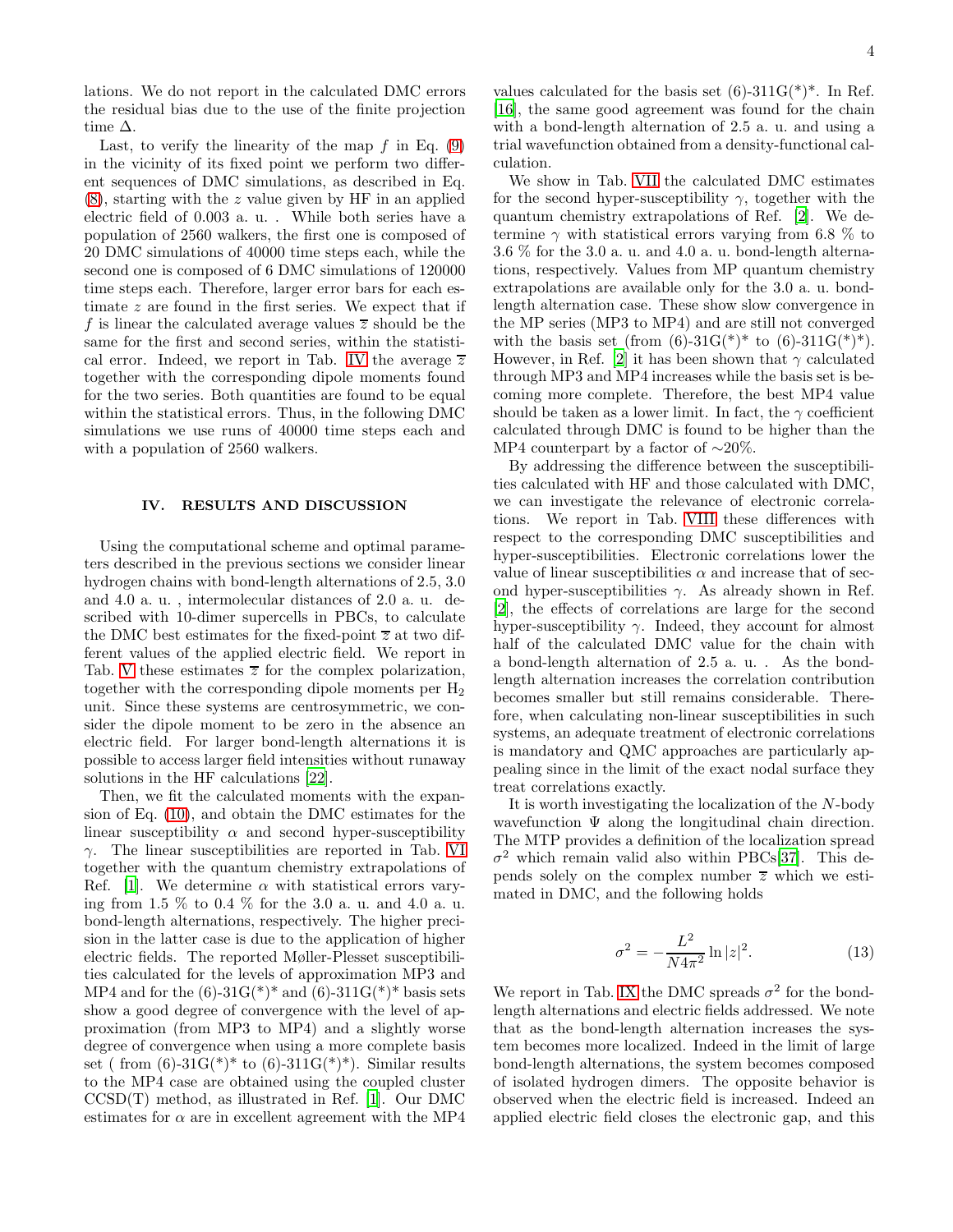determines an increase of the electronic spread as shown in Ref. [\[38](#page-5-30)].

Finally, we address the converge of the calculated DMC linear susceptibilities and second-hyper susceptibilities with respect to the size of the supercell used in the simulation. We consider a bond length alternation of 4 a. u. and we perform an additional calculation for a supercell consisting of 20  $H_2$  units. We use the same calculation parameters of the previous DMC simulations. We see from the figures reported in Tab. [X](#page-8-1) that, in the limit of the statistical error, many-body effects play a minor role. However, a full assessment of the convergence of the second-hyper susceptibility with respect to the supercell size would require significant smaller error-bars.

## <span id="page-4-7"></span>V. NODAL SURFACE APPROXIMATION

In this section we address the dependence of the calculated DMC dipole moments with respect to the nodal surface through the choice of the trial wavefunction. To estimate the magnitude of the error due to an approximate nodal surface, we consider the hydrogen chain with a bond-length alternation of 2.5 a. u. and proceed in this way: first we calculate HF trial wave-functions applying electric field intensities of 0.0, 0.003 and 0.01 a. u. then, the following VMC and DMC simulations are performed for an electric field of 0.003 a. u. and the fixed points  $\overline{z}$  and dipole moments are compared. The discrepancies between the DMC values calculated starting from HF wavefunctions obtained consistently for an electric field intensity of 0.003 a. u. and those from wavefunctions obtained at fields of 0. and 0.01 a. u. are due to the different nodal surfaces. These values are displayed in Tab. [XI](#page-8-2) together with the corresponding dipole moments. We note that for our system the imaginary part of  $\overline{z}$  is most affected by the choice of the starting trial wavefunction. As expected, the dipole moment is found to be smaller when starting from an HF wavefunction presenting a smaller dipole moment and becomes larger when the HF wavefunction has a larger one. However, this discrepancy is not very large: when starting from a 0. a. u. dipole moment a difference of only ∼ 7% is observed. This discrepancy increases up to  $\sim 20\%$  (i.e. three times larger, but still much smaller than the difference with the initial HF value) when starting from the HF wavefunction with a dipole moment of 0.6055 a. u. . We

can conclude that the error in the DMC dipole moments is negligible when using trial wavefunctions calculated for the same values of the electric field. The same conclusion was drawn in Ref. [\[16](#page-5-8)], where it was shown that when starting from LDA trial wavefunctions, which strongly overestimate the linear susceptibilities, the DMC linear susceptibility was still in excellent agreement with the best quantum chemistry results. This could be due to the resemblance with genuine one dimensional systems for which the nodal surface is fixed by symmetry.

### <span id="page-4-8"></span>VI. CONCLUSIONS AND PERSPECTIVES

We have shown how it is possible to calculate linear and non-linear susceptibilities of periodic systems using DMC, obtaining for the cases studied statistical errors lower than 1.5% for the linear susceptibilities and 7% for the non-linear susceptibilities. The calculated values are in excellent agreement (when available) with the results obtained from the most accurate quantum chemistry approaches, but do not suffer from basis set errors or extrapolations to the infinite limit. These results and approach can be expected to be used as reference for testing novel first-principles approaches for the evaluation of dielectrics properties. Although DMC calculations of susceptibilities are computational demanding, they can benefit, in terms of computational speed, from the use of order-N methods based on localized orthogonal [\[17,](#page-5-9) [39](#page-5-31)] or nonorthogonal basis sets [\[40,](#page-5-32) [41](#page-5-33)]. Therefore, it would be of great interest to determine the accuracy of the calculated dielectric properties when such approximations are used. DMC estimates of linear and non-linear dielectric properties could be particularly important for systems for which less expensive approaches, such as density-functional theory, fail. Polymers and conjugated organic molecules are a prototypical class of these systems, of great theoretical and practical interest.

#### Acknowledgments

This research has been supported by the DARPA the DOE Scidac Institute for Quantum Simulations of Materials and Nanostructures. We are especially grateful to Richard Needs and Mike Towler of the University of Cambridge (UK) for making their QMC code Casino [\[30\]](#page-5-22) available to us.

- <span id="page-4-0"></span>[1] B. Champagne, D.H. Mosley, M. Vračko, and J.M. André, Phys. Rev. A **52**, 1039 (1995).
- <span id="page-4-1"></span>[2] B. Champagne and D.H. Mosley, J. Chem. Phys. 105, 3592 (1996).
- <span id="page-4-2"></span>[3] M. Nakano, S. Yamada, S. Kiribayashi, and K. Yamaguchi, Int. J. Quantum Chem. 70, 269 (1998).
- <span id="page-4-3"></span>[4] S.J.A. van Gisbergen, P.R.T. Schipper, O.V. Gritsenko, E.J. Baerends, J.G. Snijders, B. Champagne, and.

B.Kirtman, Phys. Rev. Lett. 83, 694 (1999).

- <span id="page-4-4"></span>[5] M. van Fassen, P.L. de Boeij, R. van Leeuwen, J.A. Berger, and J.G. Snijders, Phys. Rev. Lett. 88, 186401 (2002).
- <span id="page-4-5"></span>[6] M. Grüning, O. V. Gritsenko, and E. J. Baerends, J. Chem. Phys. 116, 6435 (2002).
- <span id="page-4-6"></span>[7] P. Mori-Sánchez, Q. Wu, and W. Yang, J. Chem. Phys. 119, 11001 (2003).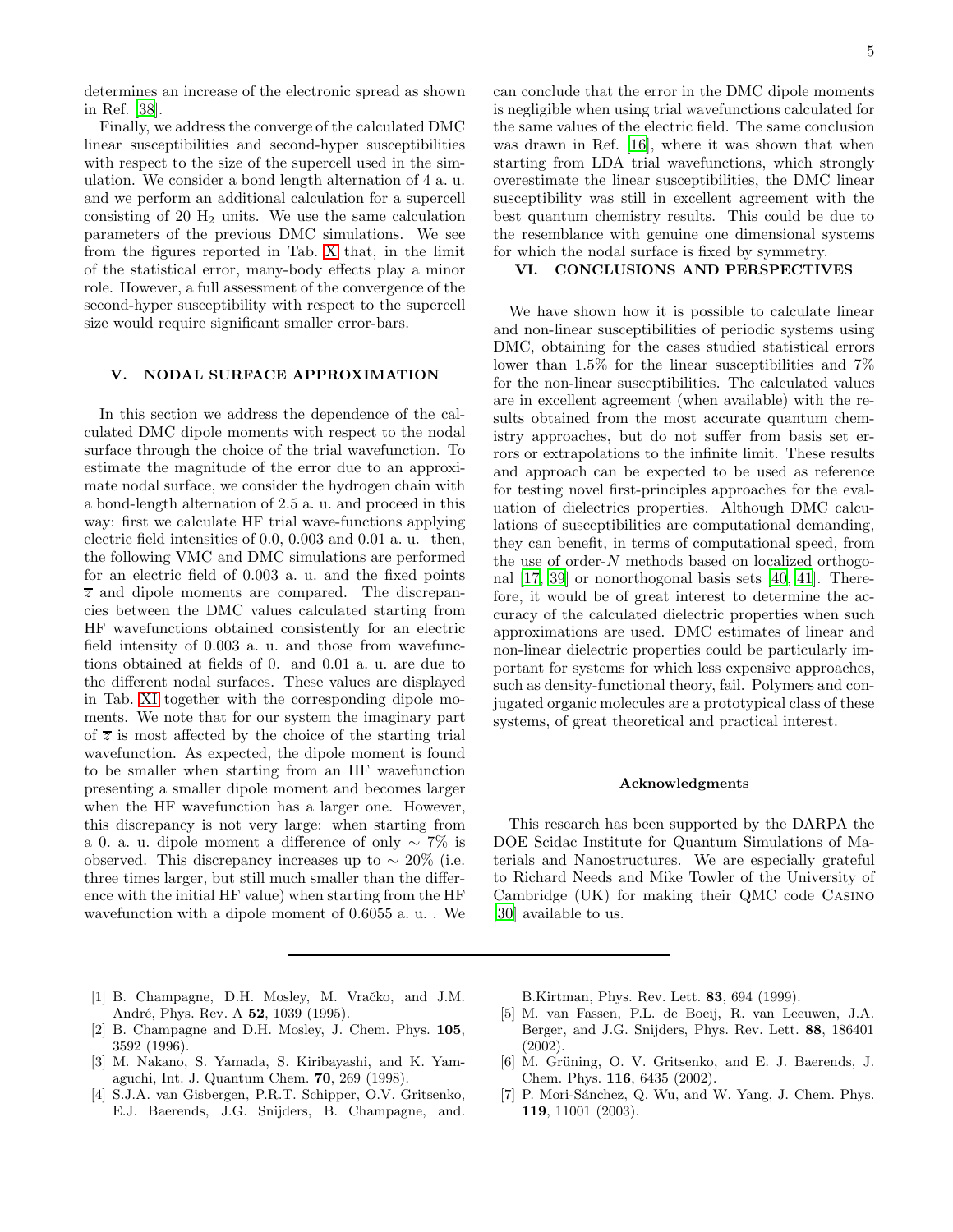- <span id="page-5-0"></span>[8] S. Kümmel, L. Kronik, and J.P. Perdew, Phys. Rev. Lett. 93, 213002 (2004).
- <span id="page-5-1"></span>[9] R. Baer and D. Neuhauser, Phys. Rev. Lett. 94, 043002  $(2005).$
- <span id="page-5-2"></span>[10] J.A. Berger, P.L. de Boeij, and R. van Leeuwen, J. Chem. Phys. 123, 174910 (2005).
- <span id="page-5-3"></span>[11] C.D. Pemmaraju, S. Sanvito, and K. Burke, Phys. Rev. B 77, 121204(R) (2008).
- <span id="page-5-4"></span>[12] A. Ruzsinszky, J.P. Perdew, G.I. Csonka, G.E. Scuseria, and O.A. Vydrov, Phys. Rev. A 77, 060502(R) (2008).
- <span id="page-5-5"></span>[13] T. Körzdörfer, M. Mundt, and S. Kümmel, Phys. Rev. Lett. 100, 133004 (2008).
- <span id="page-5-6"></span>[14] We consider here symmetric systems for which the first hyper-susceptibility vanishes.
- <span id="page-5-7"></span>[15] S. Kümmel and L. Kronik, Rev. Mod. Phys. 80, 3 (2008).
- <span id="page-5-8"></span>[16] P. Umari, A.J. Williamson, G.Galli, and N. Marzari, Phys. Rev. Lett. 95, 207602 (2005).
- <span id="page-5-9"></span>[17] A.J. Williamson, R.Q. Hood, and J.C. Grossman, Phys. Rev. Lett. 87, 246406 (2001).
- <span id="page-5-10"></span>[18] R. D. King-Smith and D. Vanderbilt, Phys. Rev. B 47, 1651 (1993).
- <span id="page-5-11"></span>[19] R. Resta, Ferroelectrics 136, 51 (1992); Rev. Mod. Phys. 66, 899 (1994).
- <span id="page-5-12"></span>[20] T. Wilkens and R.M. Martin, Phys. Rev. B 63, 235108 (2001).
- <span id="page-5-13"></span>[21] R. Resta, Phys. Rev. Lett. 80, 1800 (1998).
- <span id="page-5-14"></span>[22] P. Umari and A. Pasquarello, Phys. Rev. Lett. 89, 157602 (2002).
- <span id="page-5-15"></span>[23] I. Souza, J. Iniguez, and D. Vanderbilt, Phys. Rev. Lett. 89, 117602 (2002).
- <span id="page-5-16"></span>[24] R.W. Nunes and D. Vanderbilt, Phys. Rev. Lett. 73, 712 (1994).
- <span id="page-5-17"></span>[25] R. W. Nunes and X. Gonze, Phys. Rev. B 63, 155107 (2001).
- <span id="page-5-18"></span>[26] Z.G. Soos, S.A. Bewick, A. Peri, and A. Painelli, J. Chem. Phys. 120, 6712 (2004).
- <span id="page-5-19"></span>[27] I. Souza, J. Iniguez, and D. Vanderbilt, Phys. Rev. B 69, 085106 (2004).
- <span id="page-5-20"></span>[28] S. Baroni, A. Dal Corso, S. de Gironcoli, P. Giannozzi, C. Cavazzoni, G. Ballabio, S. Scandolo, G. Chiarotti, P. Focher, A. Pasquarello, K. Laasonen, A. Trave, R. Car, N. Marzari, and A. Kokalj, [http://www.quantum-espresso.org/.](http://www.quantum-espresso.org/)
- <span id="page-5-21"></span>[29] P. Umari and A. Pasquarello, Phys. Rev. B 68, 085114 (2003).
- <span id="page-5-22"></span>[30] R.J. Needs, M.D. Towler, N.D. Drummond, and P.R.C. Kent, Casino version 1.7 User Manual, University of Cambridge, Cambridge (2004).
- <span id="page-5-23"></span>[31] W.M.C. Foulkes, L.Mitas, R.J.Needs, and G.Rajagopal, Rev. Mod. Phys. 73, 33 (2001).
- <span id="page-5-25"></span>[32] X. Lin, H.K. Zhang, and A.M. Rappe, J. Chem. Phys. 112, 2650 (2000).
- <span id="page-5-26"></span>[33] C.J. Umrigar and C. Filippi, Phys. Rev. Lett. **94**, 150201 (2005).
- <span id="page-5-24"></span>[34] C.J. Umrigar, K.G. Wilson, and J.W. Wilkins, Phys. Rev. Lett. 60, 1719 (1988).
- <span id="page-5-27"></span>[35] K.S. Liu, M.H. Kalos, and G.V. Chester, Phys. Rev. A 10, 303 (1974).
- <span id="page-5-28"></span>[36] B.L. Hammond, W.A. Lester, and P.J. Reynolds, Monte Carlo Methods in Ab Initio Quantum Chemistry (World Scientific , Singapore, 1994).
- <span id="page-5-29"></span>[37] R. Resta and S. Sorella, Phys. Rev. Lett. 82, 370 (1999).
- <span id="page-5-30"></span>[38] I. Souza, T. Wilkens, and R.M. Martin, Phys. Rev. B 62,

1666 (2000).

- <span id="page-5-31"></span>[39] N. Marzari and D. Vanderbilt, Phys. Rev. B 56, 12847 (1997).
- <span id="page-5-32"></span>[40] D. Alfé and M.J. Gillan, J. Phys. Condens. Matter 16, L305 (2004).
- <span id="page-5-33"></span>[41] F.A. Reboredo and A.J. Williamson, Phys. Rev. B 71, 121105 (2005).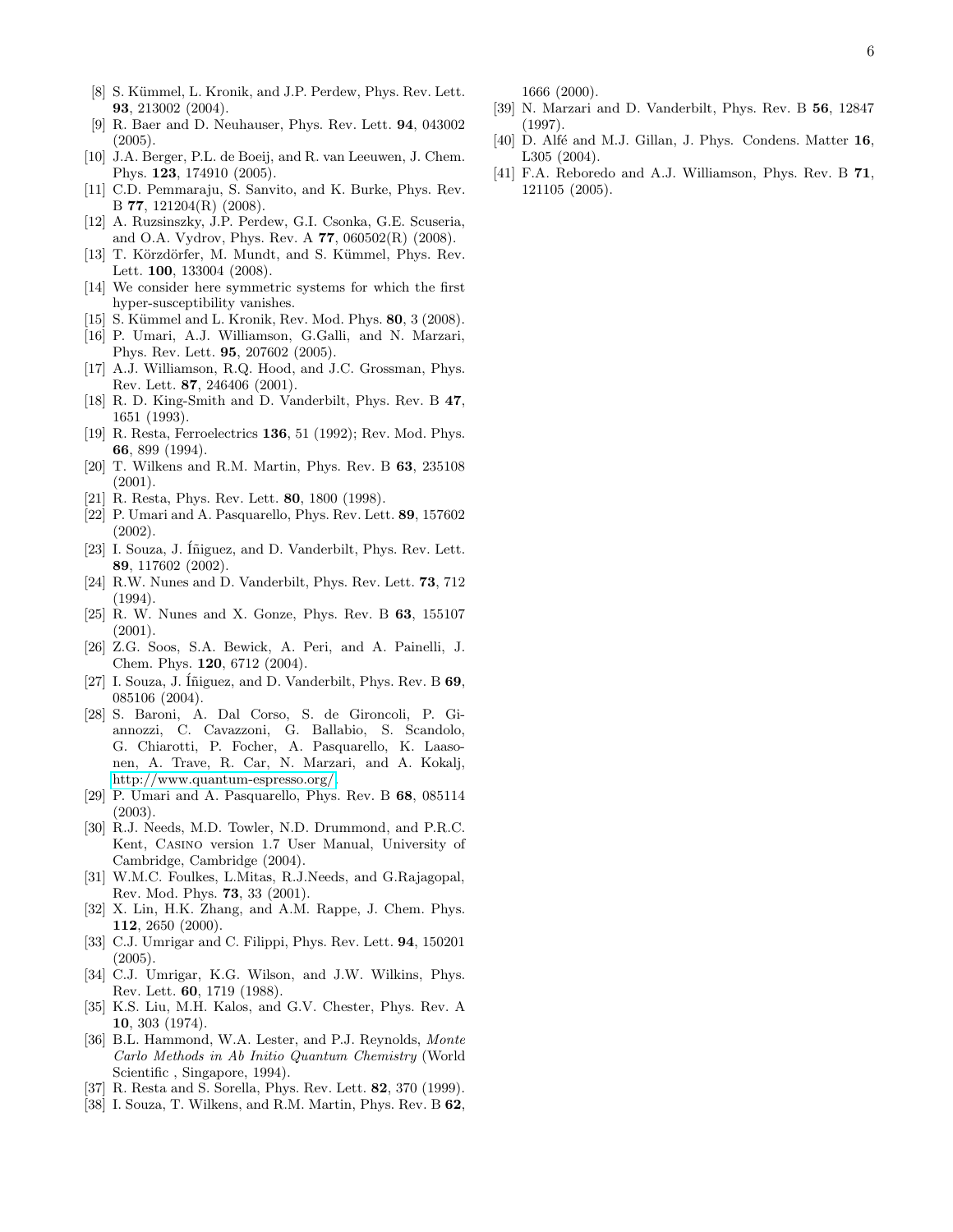| ٠ |
|---|
| I |
|   |
|   |

|          |        |      |      | $N_k = 10 N_k = 20 (6)-31 \text{G}(\cdot^*)^* (6)-311 \text{G}(\cdot^*)^*$ |
|----------|--------|------|------|----------------------------------------------------------------------------|
| $\alpha$ | -28.5  | 28.5 | 28.5 | 28.6                                                                       |
|          | - 56.0 | 57.1 | 55.1 | 56.7                                                                       |

<span id="page-6-0"></span>TABLE I: Hartree-Fock linear susceptibility  $\alpha$  in a. u. per H<sub>2</sub> unit and second hyper-susceptibility  $\gamma$  in  $10^3$  a. u. per  $\hat{H}_2$  unit for the periodic linear chain of  $H_2$  dimers  $(d=2.0 \text{ a. u.})$  with a bond-length alternation of 3 a. u. , calculated using PBCs and meshes of  $N_k = 10$  and  $N_k = 20$  equally spaced k-points. The quantum chemistry extrapolations to the infinite limit, obtained with basis sets  $(6)-31G(*)^*$  and  $(6)-311G(*)^*$ , are taken from Refs. [\[1](#page-4-0), [2](#page-4-1)].

| $\Delta t$ (time steps) $\mu$ (a. u.) |                |
|---------------------------------------|----------------|
| $\Omega$                              | $30.8 + 1.3$   |
| 100                                   | $22.8 + 1.4$   |
| 200                                   | $17.6 + 1.5$   |
| 300                                   | $13.9 \pm 1.6$ |
| 400                                   | $11.2 + 1.7$   |
| 500                                   | $9.2 + 1.8$    |
| 600                                   | $7.8 + 2.0$    |
| 700                                   | $6.8 + 2.1$    |
| 800                                   | $6.1 + 2.3$    |
| 900                                   | $5.6 + 2.4$    |
| 1000                                  | $5.4 + 2.6$    |

| #VMC run | $\Re\{z\}$ | $\Im\{z\}$ | TOOO                                                                                                                                |  |
|----------|------------|------------|-------------------------------------------------------------------------------------------------------------------------------------|--|
|          |            |            | $-10.6855 \pm 0.0011$ 0.6118 $\pm$ 0.0004 0.1443 $\pm$ 0.0004 TABLE III: DMC dipole moment $\mu$ per H <sub>2</sub> unit for a lin- |  |
|          |            |            | $-11.1162 \pm 0.0015$ 0.6128 $\pm$ 0.0013 0.1453 $\pm$ 0.0013 ear periodic chain (10-dimer supercell) with a bond-length            |  |
|          |            |            | $-11.1608 \pm 0.0014$ 0.6128 $\pm$ 0.0014 0.1472 $\pm$ 0.0014 alternation of 2.5 a. u., as a function of the forward-walking        |  |
|          |            |            | $-11.1582 \pm 0.0014$ 0.6141 $\pm$ 0.0014 0.1466 $\pm$ 0.0014 projection time $\Delta t$ . The VMC trial wavefunction used has      |  |
|          |            |            | been determined with an applied electric field of $0.003$ a.u                                                                       |  |

<span id="page-6-2"></span>No electric field is applied during the DMC simulations, each involving 1000 walkers and 36000 time steps.

<span id="page-6-1"></span>TABLE II: Electric enthalpy  $F$  and complex polarization  $z$ obtained in 4 consecutive VMC runs for a periodic hydrogen linear chain of  $H_2$  dimers  $(d=2.0 \text{ a. u.})$  with a bond-length alternation of 2.5 a. u. and an applied electric field of 0.003 a. u. . The supercell contains 10 dimers. In the 0-th run no Jastrow term is used and the simulation has a population of  $3.2*10<sup>6</sup>$  walkers. In runs 1-3 the Jastrow factor is optimized starting from the parameters used in Ref. [\[16\]](#page-5-8), and the simulations have a population of  $3.2*10<sup>5</sup>$  walkers.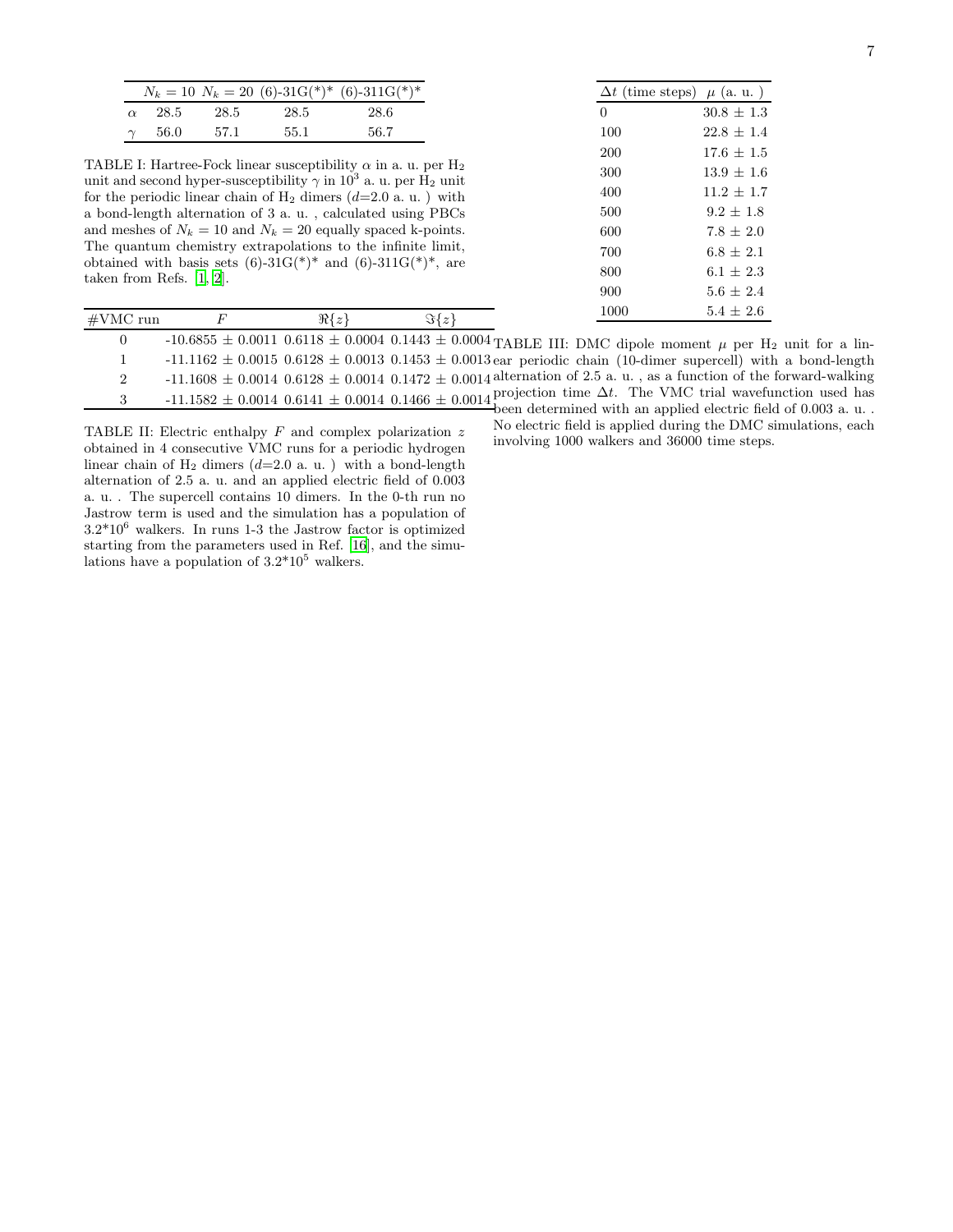| $\#$ time-steps $\#$ runs |    | $\Re\{z\}$ | $\Im\{z\}$                                            | $\mu$ (a. u.) |
|---------------------------|----|------------|-------------------------------------------------------|---------------|
| 40000                     | 20 |            | $0.6122 + 0.0007$ $0.1345 + 0.0016$ $0.1549 + 0.0020$ |               |
| 120000                    |    |            | $0.6130 + 0.0008$ $0.1334 + 0.0015$ $0.1545 + 0.0018$ |               |

<span id="page-7-0"></span>TABLE IV: Real and imaginary part of the estimated fixed point  $\overline{z}$  for the complex polarization and corresponding dipole moment  $\mu$  per  $H_2$  unit, calculated for a linear periodic chain (10-dimer supercell) with a bond-length alternation of 2.5 a. u. and an applied electric field of 0.003 a. u. , for two iterative series with  $(\# \text{ time-steps})$  time-steps per single run, and  $(\# \text{ time-steps})$ runs) total number of DMC runs.

|     | $L(a. u. ) \mathcal{E}(a. u. )$ | $\Re\{z\}$ | $\Im\{z\}$                                                  | $\mu$ (a. u.) |
|-----|---------------------------------|------------|-------------------------------------------------------------|---------------|
| 2.5 | 0.003                           |            | $0.6127 \pm 0.0008$ $0.1341 \pm 0.0013$ $0.1544 \pm 0.0018$ |               |
| 2.5 | 0.01                            |            | $0.3736 \pm 0.0020$ $0.4320 \pm 0.0034$ $0.6143 \pm 0.0050$ |               |
| 3.0 | 0.003                           |            | $0.7544 \pm 0.0005$ $0.0775 \pm 0.0013$ $0.0815 \pm 0.0015$ |               |
| 3.0 | 0.02                            |            | $0.4724 \pm 0.0040$ $0.5162 \pm 0.0021$ $0.6602 \pm 0.0053$ |               |
| 4.0 | 0.01                            |            | $0.8460 \pm 0.0002$ $0.1459 \pm 0.0008$ $0.1631 \pm 0.0010$ |               |
| 4.0 | 0.03                            |            | $0.6996 \pm 0.0008$ $0.4600 \pm 0.0013$ $0.5554 \pm 0.0016$ |               |

<span id="page-7-1"></span>TABLE V: Real and imaginary part of the estimated fixed point  $\overline{z}$  for the complex polarization, and corresponding dipole moment  $\mu$  per H<sub>2</sub> unit, for periodic hydrogen chains with bond-length alternation L and applied electric field  $\mathcal{E}$ .

| L(a. u.) | $\rm DMC$              | MP3(a) MP3(b) MP4(a) MP4(b) |       |        |
|----------|------------------------|-----------------------------|-------|--------|
| -2.5     | $50.57 \pm 0.50$ 51.35 | - 54.33                     | 50.02 | -53.56 |
| 3.0      | $27.03 + 0.55$ 25.66   | -27.01                      | 24.94 | 26.51  |
| 4.0      | $16.04 + 0.10$ 15.4    | 16.13                       | 15.00 | 15.83  |

<span id="page-7-2"></span>TABLE VI: DMC linear susceptibility  $\alpha$  in a. u. per H<sub>2</sub> unit for periodic linear hydrogen chains with bond-length alternation L, compared with quantum chemistry results from Ref. [\[1](#page-4-0)] reported for the basis set  $(6)-31G(*)^*$  (a) and  $(6)-311G(*)^*$ (b).

| L(a, u.) | DMC          | MP3(a)                                                                              | MP3(b) | MP4(a) | MP4(b) |
|----------|--------------|-------------------------------------------------------------------------------------|--------|--------|--------|
| 2.5      | $652 + 61$ . |                                                                                     |        |        |        |
| -3.0     |              | $89.8 \pm 12$ , $65.73 \pm 0.06$ $73.00 \pm 0.05$ $65.77 \pm 0.11$ $74.68 \pm 0.05$ |        |        |        |
| 4.0      | $16.5 + 1.1$ |                                                                                     |        |        |        |

<span id="page-7-3"></span>TABLE VII: DMC second hyper-susceptibility  $\gamma$  in units of 10<sup>3</sup> a. u. per H<sup>2</sup> unit for periodic linear hydrogen chains with bond-length alternation  $L$ ; for the chain with  $L=3.0$ a. u. , quantum chemistry MP results are taken from Ref. [\[2](#page-4-1)], and are reported for the basis sets  $(6)-31G(*)^*$  (a) and  $(6)$ -311G(\*)\* (b).

|          |          |                       |          | Difference Relative Difference |
|----------|----------|-----------------------|----------|--------------------------------|
| L(a. u.) | $\alpha$ |                       | $\alpha$ |                                |
| 2.5      |          | $-3.69$ 260.70 $-7.3$ |          | 40.                            |
| 3.0      |          | $-1.47$ $33.8$ $-5.4$ |          | 37.                            |
| 4.0      |          | $-1.35$ $3.63$ $-8.4$ |          | 22.                            |

<span id="page-7-4"></span>TABLE VIII: Differences between DMC and HF values for the linear susceptibility  $\alpha$  in a. u. per  $\rm H_2$  unit and for the second hyper-susceptibility  $\gamma$  in 10<sup>3</sup> a. u. for H<sub>2</sub> unit and relative differences in percent, for hydrogen chains with bond-length alternations L.